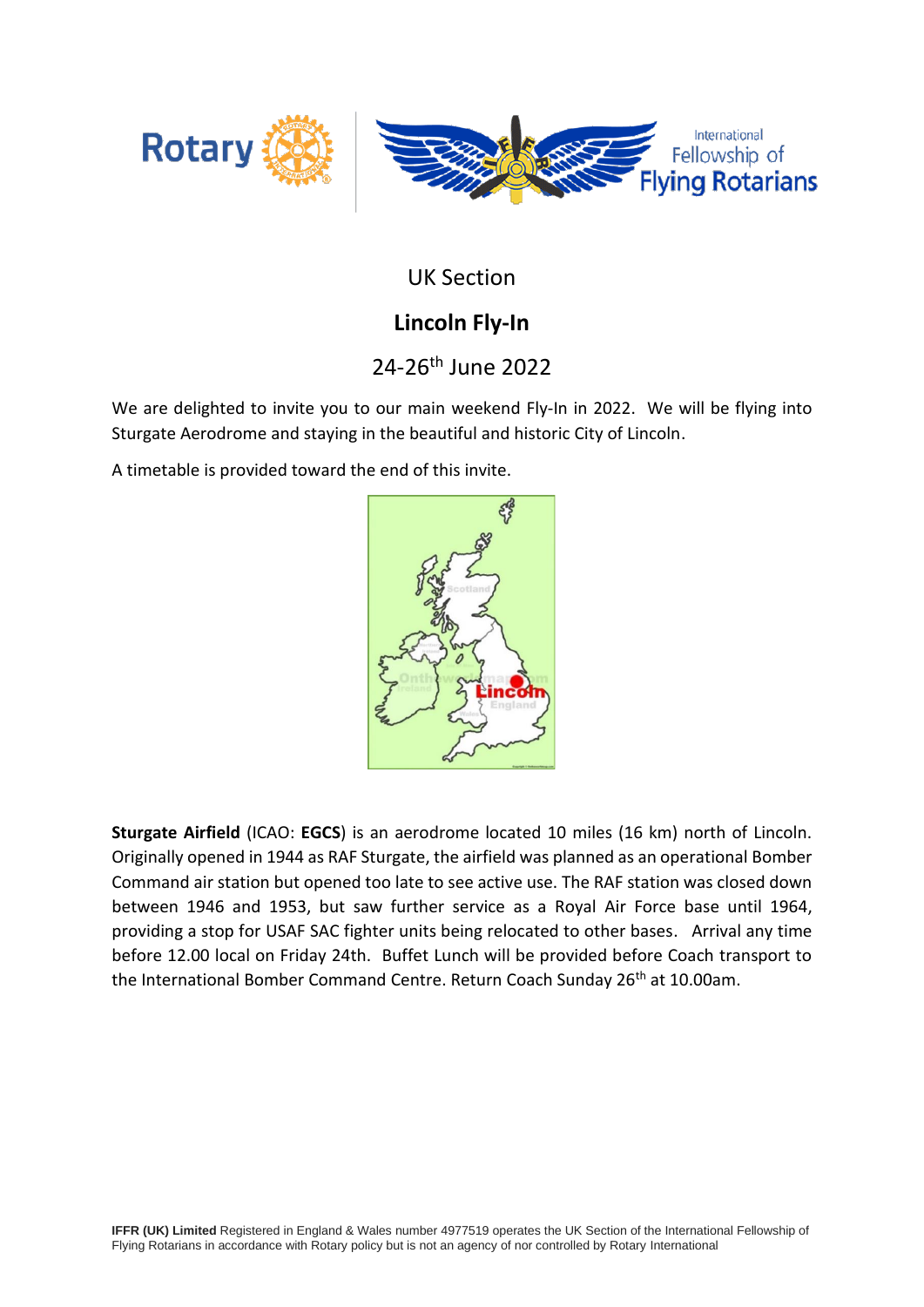

© Robert Pooley. Reproduced with permission of Pooley's Flight Equipment Ltd.

Flight Plan and General Aviation Reports (GAR) are required for international incoming flights. Both SkyDemon and RocketRoute have the facility to file a GAR. These should be submitted 4 hours in advance for arrivals from an EU country, 24 hours in advance for non EU countries and 12 hours in advance for the Channel Islands, Northern Ireland and the Republic of Ireland. If this is done there is no requirement to land at a "Customs Airfield" prior to landing at Sturgate. Please brief yourself with changes that may have occurred due to the UK leaving the European Union. For those wishing to come by commercial airline, East Midlands, Humberside or Doncaster Sheffield Airports are all within range and transport from these hubs may be arranged. Further information is available on request from the organisers.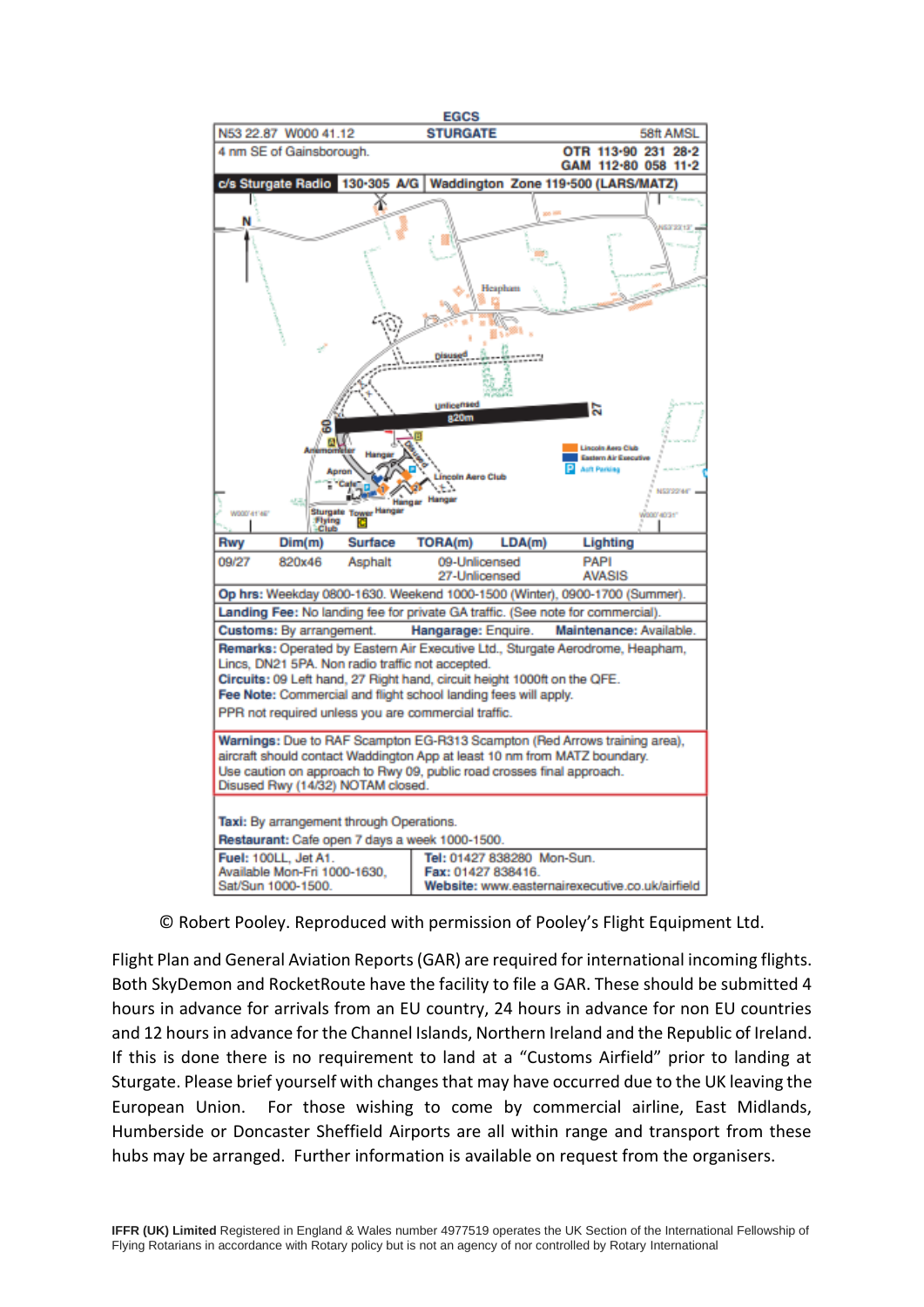On Friday 24<sup>th</sup> after lunch we will visit the International Bomber Command Centre on the southern outskirts of the City. After a tour of the facility we will be able to visit the Exhibition. Transport has been arranged back to the hotel at 17.30.



Informal Dinner on Friday evening will be at the Doubletree Hotel.

UK Section AGM will take place in the hotel at 9.00am on Saturday 25<sup>th</sup>. At 10.30 we get a coach from the hotel up the Hill to the historical centre of Lincoln. Rotarians may wish to walk rather than coach up but Steep Hill is not inappropriately named!

The group will be separated into two. Group A will have a tour of the Cathedral Quarter followed by a visit to the magnificent Cathedral (which commenced construction in 1072 and was the tallest building in the world for 200 years), then lunch followed by a visit to the Castle and environs. Group B will visit the Castle first, then lunch then the Cathedral Quarter tour and Cathedral in the afternoon.

Please note that the Cathedral Quarter Tour is guided. Your ticket into the Cathedral includes a separate Floor Tour. Other tours are available (at extra cost and paid direct to the Cathedral on arrival) such as climb of the Tower, Roof and Historic Graffiti tour.

The Castle visit is not guided in person (auto guides though are available) but Rotarians and Guests are encouraged to walk the Castle walls and visit the prison. Lincoln Castle dates back to 1068 and a provides a chance to see a copy of the *Magna Carta*, a document written in 1215. 'The Great Charter', is one of the most important documents in history as it established the principle that everyone is subject to the law, even the king, and guarantees the rights of individuals, the right to justice and the right to a fair trial, written well before the much-lauded US declaration of Independence. Time should allow some shopping if of interest as well.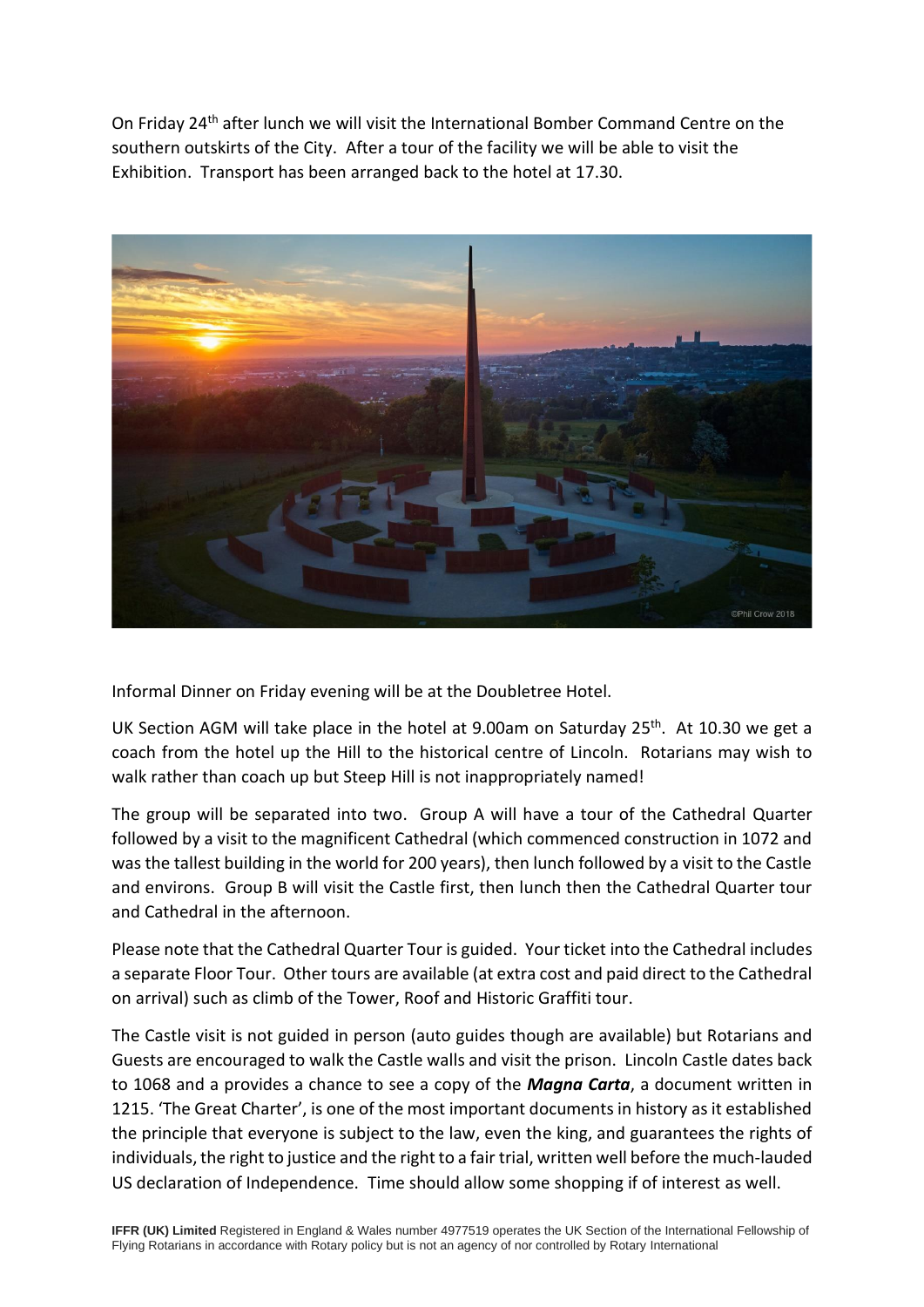There are several nearby Cafes, Restaurants and Public houses for lunch and Guests may choose which they prefer. The lunch venue is at your discretion but make sure you're back in time for the second half of the day's visits.



The Lincoln Imp is a 'grotesque' on a wall inside Lincoln Cathedral and it has become the symbol of the city. A legend tells of it being a creature sent to the cathedral by Satan, only to be turned into stone by an angel.



Steep Hill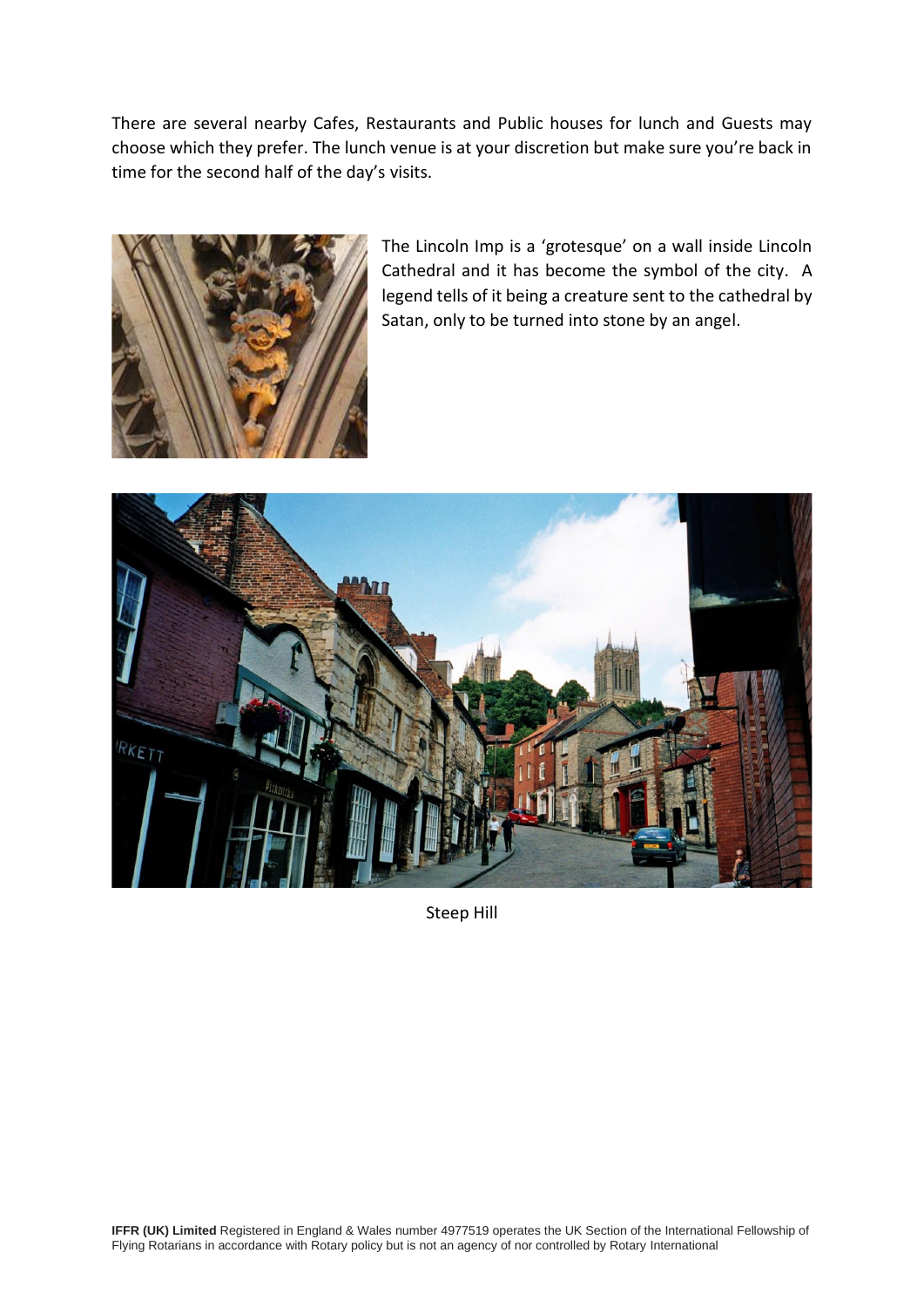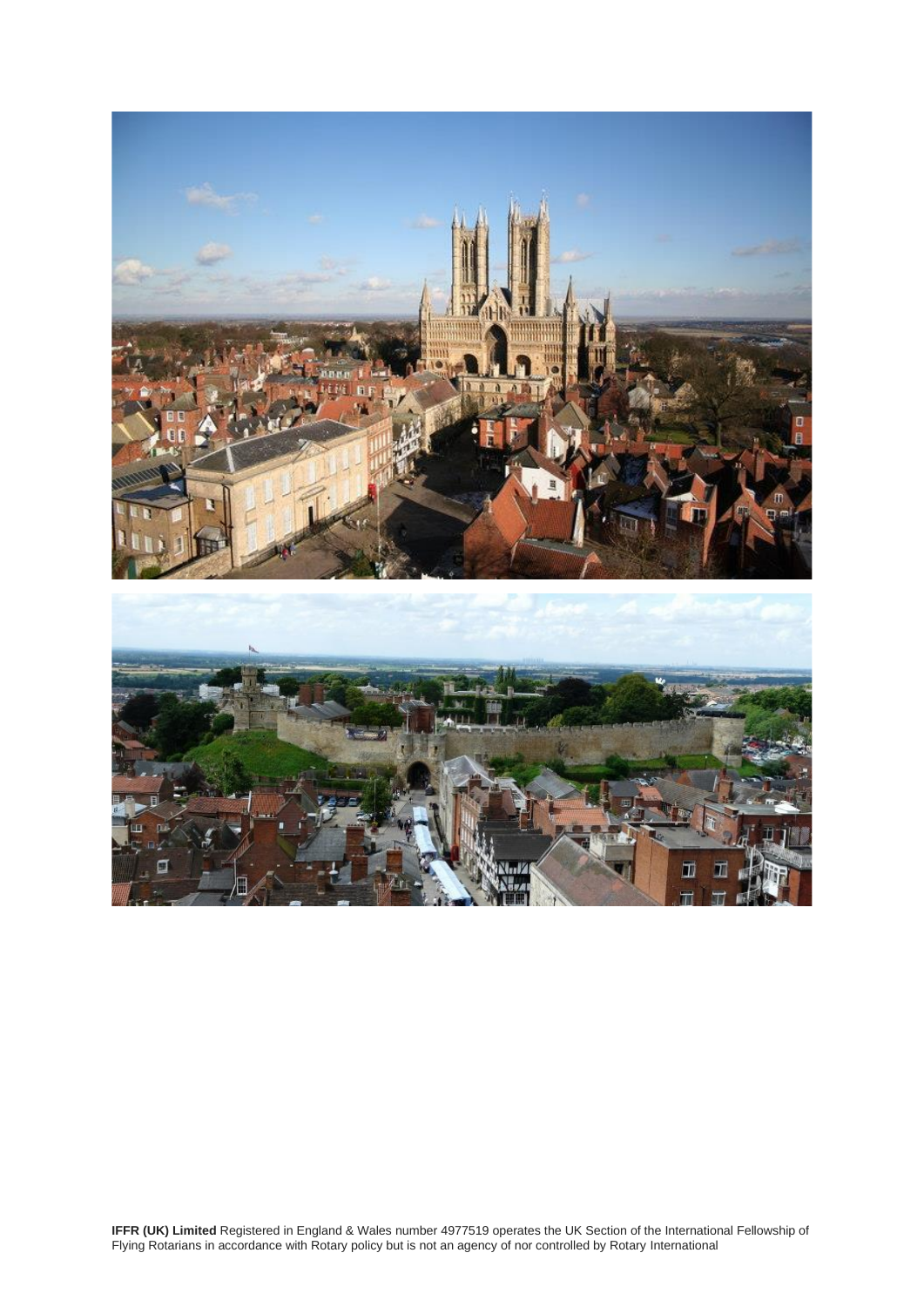The Battle Tank was invented in Lincoln during the First World War and a Mk IV female tank is on show at the Museum of Lincolnshire Life for those who wish to cram even more into any spare time on Saturday:



Transport back down the hill to the hotel has been arranged for 5pm from the bus stop on Northgate, next to the Lincoln Hotel.

The Gala Dinner is on Saturday 26<sup>th</sup> at the Doubletree Hilton Hotel. The evening will begin with a Harp recital at 18.30pm with Dinner at 19.30.



Rotarians and guests will depart from the Hotel for Sturgate on Sunday 26<sup>th</sup> at 10.00.

**Timetable** (all times are Local)

**Friday 24th June**

11.00-12.00 arrive Sturgate and welcome

12.00-14.00 Lunch Sturgate

14.00 Coach to International Bomber Command Centre

14.30-17.30 IBCC visit

17.30 Coach to Doubletree Hotel

18.00 Drinks

19.00 Dinner in hotel

#### **Saturday 25th June**

9.00 AGM

10.30 Coach to Lincoln Centre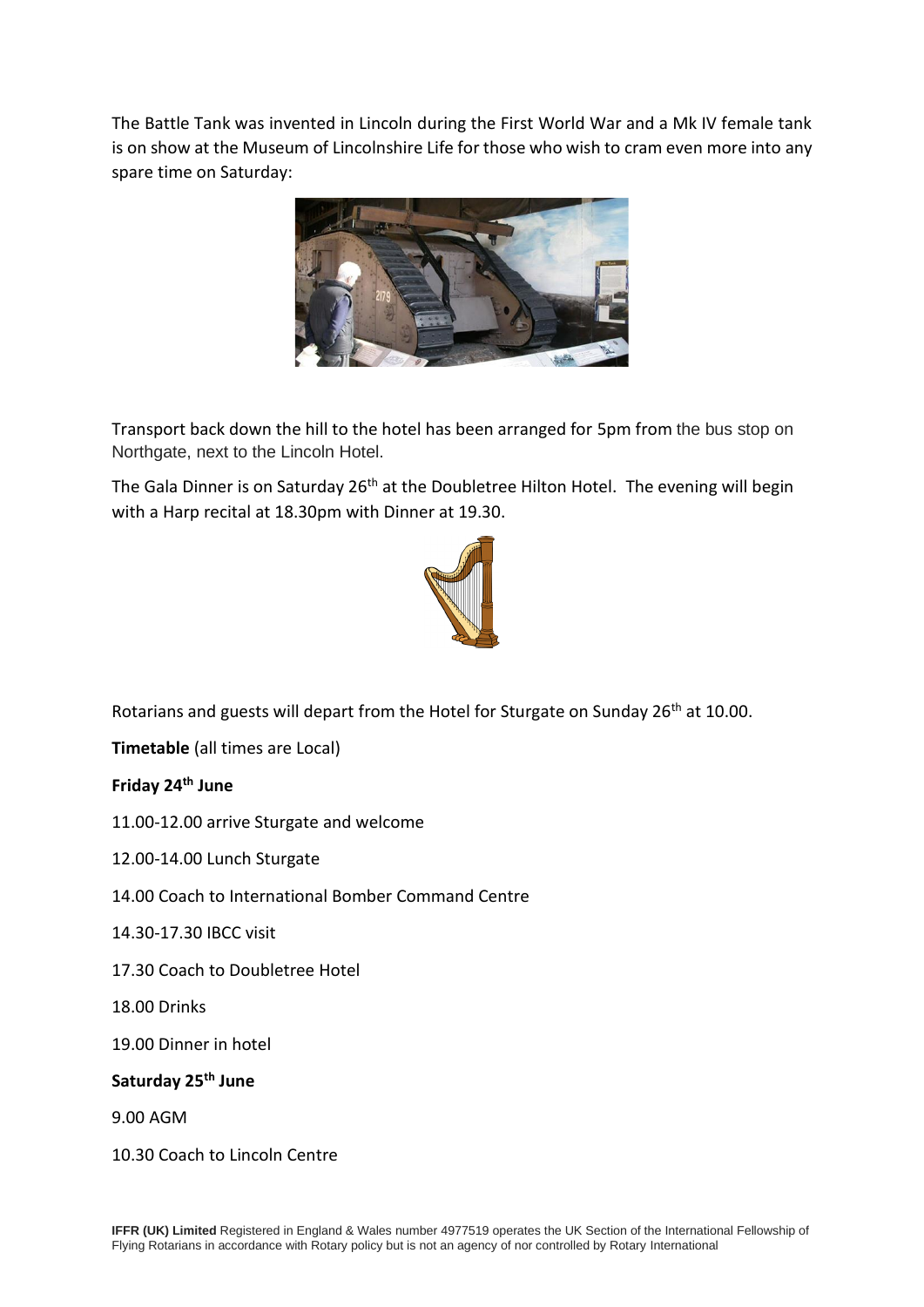10.45 Group A Cathedral Quarter tour & Cathedral visit

Group B Castle & environs visit

- 12.30 Lunch
- 14.00 Group B Cathedral Quarter tour & Cathedral visit (Floor tour 3pm)

Group A Castle & environs visit

- 17.30 Coach to Hotel
- 18.30 Harp Recital

19.30 Gala Dinner

#### **Sunday 26th June**

10.00 goodbyes and Coach to Sturgate

#### **Hotel**

For accommodation, please book directly with the DoubleTree by Hilton Hotel Lincoln

On Brayford Wharf North, Lincoln, LN1 1YW, United Kingdom citing IFFR UK weekend.

TEL: +44-1522-565180. [lincoln.reservations@hilton.com](mailto:lincoln.reservations@hilton.com)

Friday 24<sup>th</sup> accommodation, dinner, bed & breakfast & Saturday 26<sup>th</sup> accommodation and bed & breakfast: Single occupancy £236; double occupancy £291.50. The Gala dinner on Saturday 25<sup>th</sup> is £51pp to include 3 course meal, half bottle of wine and welcome glass of sparkling wine). Rooms are being held till 26<sup>th</sup> May 2022. Cancellations at no charge up to this date.

Registration cost of £149.95 per person includes transfers to/from weekend venues and entry to Museums, Gala evening dinner plus lunch at Sturgate. Hotel and Landing fees are payable separately. Cancellations at no charge until 26<sup>th</sup> May, thereafter 30% refundable.

#### **Registration IFFR Lincoln 2022**

Please complete all sections and return to: Tony Flinn, Rye House, High St, Wroot, North Lincolnshire, DN9 2BT, UK Enclosing £149.95pp by 28/05/2022. Email to [tonyflinn58@gmail.com.](mailto:tonyflinn58@gmail.com)

If you plan to arrive by car or public transport please advise and amend the form accordingly.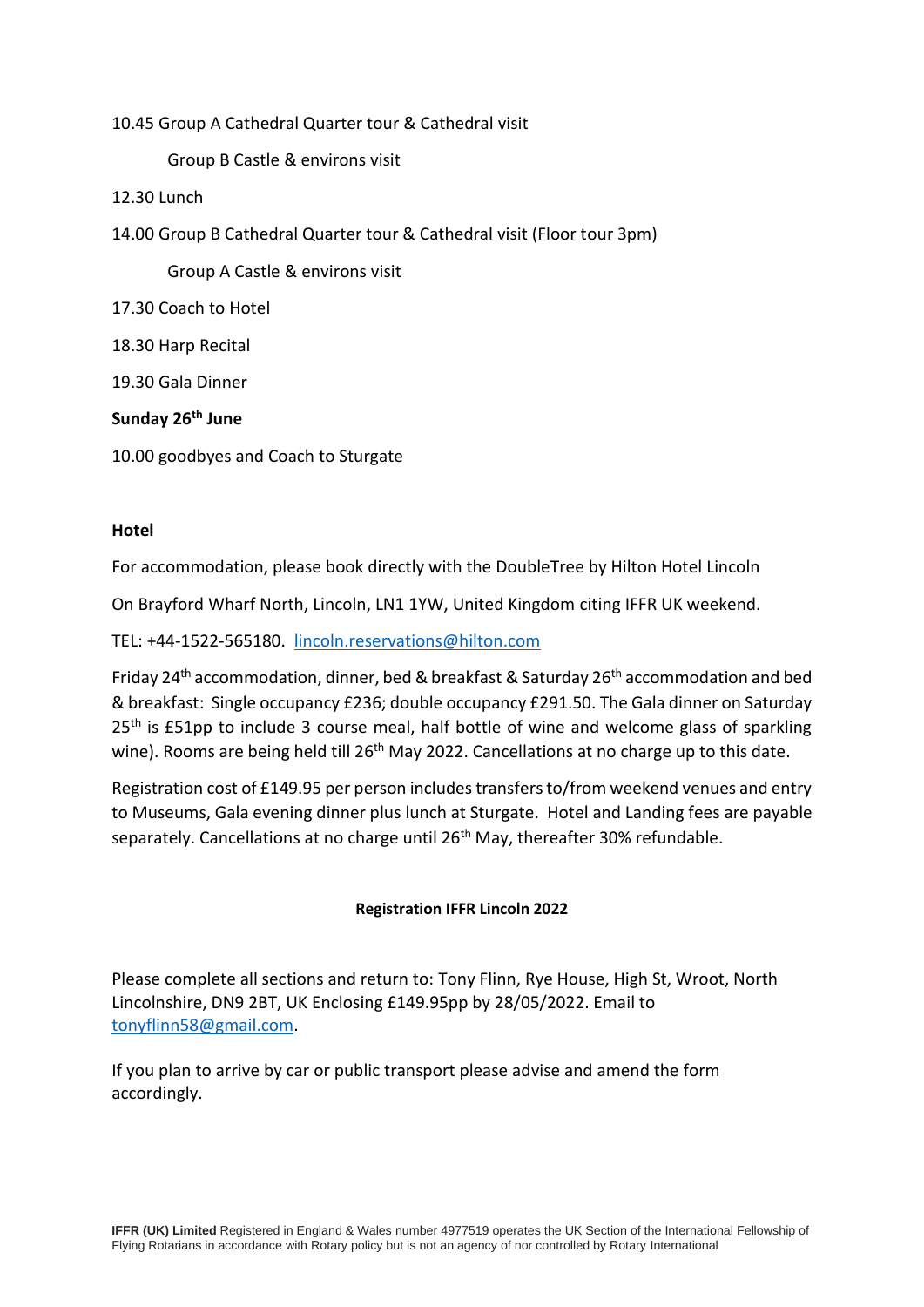- I enclose a cheque for £……… (£149.95 per person) payable to "IFFR (UK) Ltd" Addressed to Paul Howell, Treasurer IFFR UK, 77 Coniscliffe Road Darlington County Durham DL3 7EH, UK. OR:
- I have transferred the amount of £…….. to the IFFR UK Events Account: Sort 30- 96-31. Acc. 59281268, BIC B21015. IBAN GB04 LOYD 3096 3159 2812 68. with my surname and "LINCOLN" as the reference. If making payments from a non-UK account please add £7 to cover bank charges
- PayPal payment to [rosemaryflinn61@gmail.com](mailto:rosemaryflinn61@gmail.com) Payment to be marked as "GIFT" **Please note** Paypal is preferred as it is a simple and secure method of transferring foreign funds.

Thank you.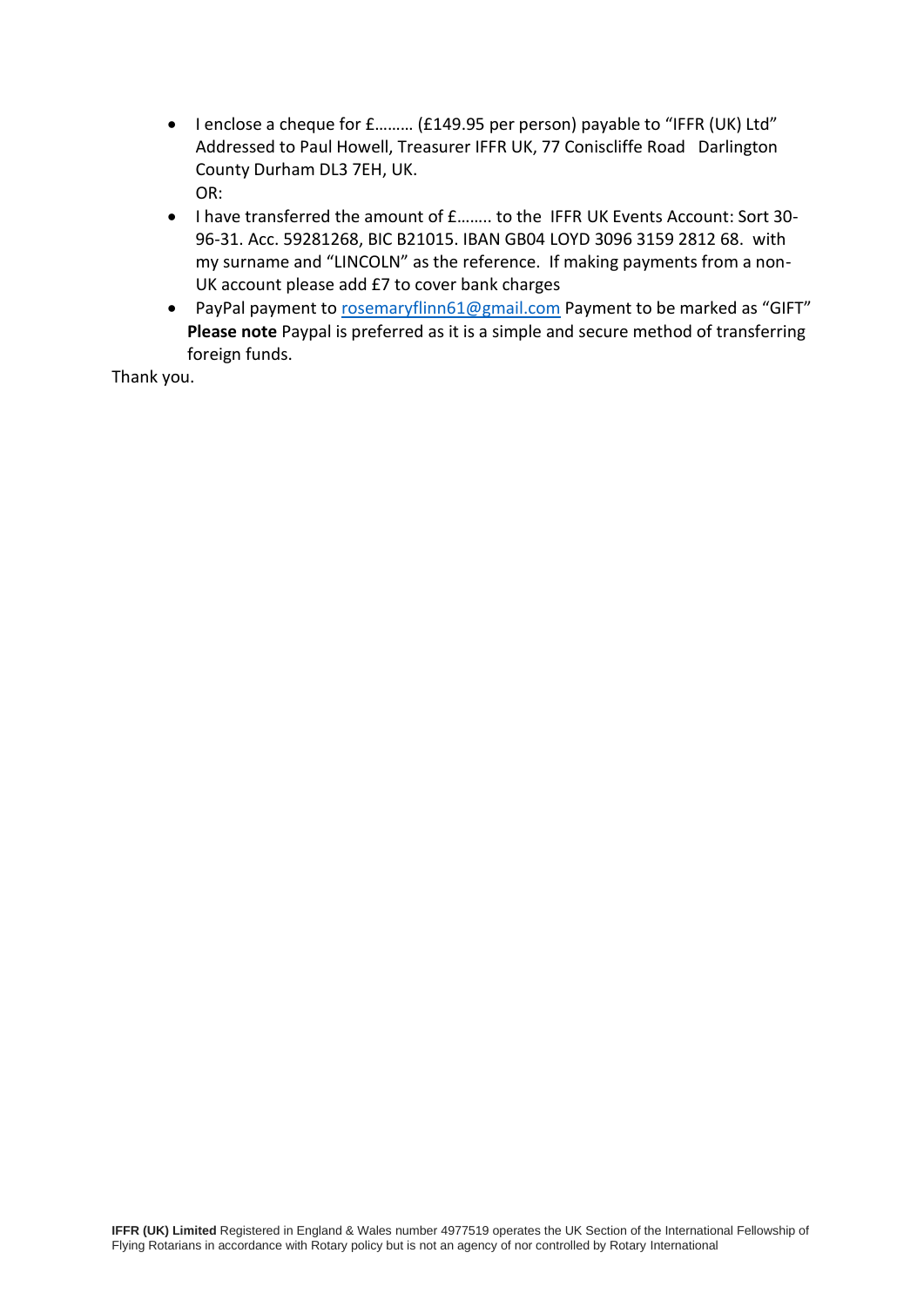| Personal details (Pilot)   | Name:                                                            |
|----------------------------|------------------------------------------------------------------|
|                            | Address:                                                         |
|                            |                                                                  |
|                            | Tel Number: Home                                                 |
|                            | Mobile:                                                          |
|                            | Email:                                                           |
|                            | Passport number:                                                 |
|                            | DOB:                                                             |
| <b>Guests accompanying</b> | Name:                                                            |
| (Pilot)                    | Address:                                                         |
|                            | Relationship to Pilot:                                           |
|                            | Passport number:                                                 |
|                            | DOB:                                                             |
|                            | Name:                                                            |
|                            | Address:                                                         |
|                            | Relationship to Pilot:                                           |
|                            | Passport number:                                                 |
|                            | DOB:                                                             |
|                            |                                                                  |
|                            | Name:                                                            |
|                            | Address:                                                         |
|                            | Relationship to Pilot:                                           |
|                            | Passport number:                                                 |
|                            | DOB:                                                             |
|                            | If arriving by car please nominate a "pilot" and provide Vehicle |
|                            | type and registration below                                      |
| <b>Emergency Contact</b>   | Name:                                                            |
|                            | Address:                                                         |
|                            | Relationship to Pilot:                                           |
|                            | Tel Number:                                                      |
| Aircraft                   | Registration:                                                    |
|                            | Make:                                                            |
|                            |                                                                  |
|                            | Model:                                                           |
|                            |                                                                  |
|                            | Arriving from:                                                   |
|                            | Date of arrival: 24 <sup>th</sup> June 2022                      |
|                            | ETA Sturgate:                                                    |
|                            |                                                                  |